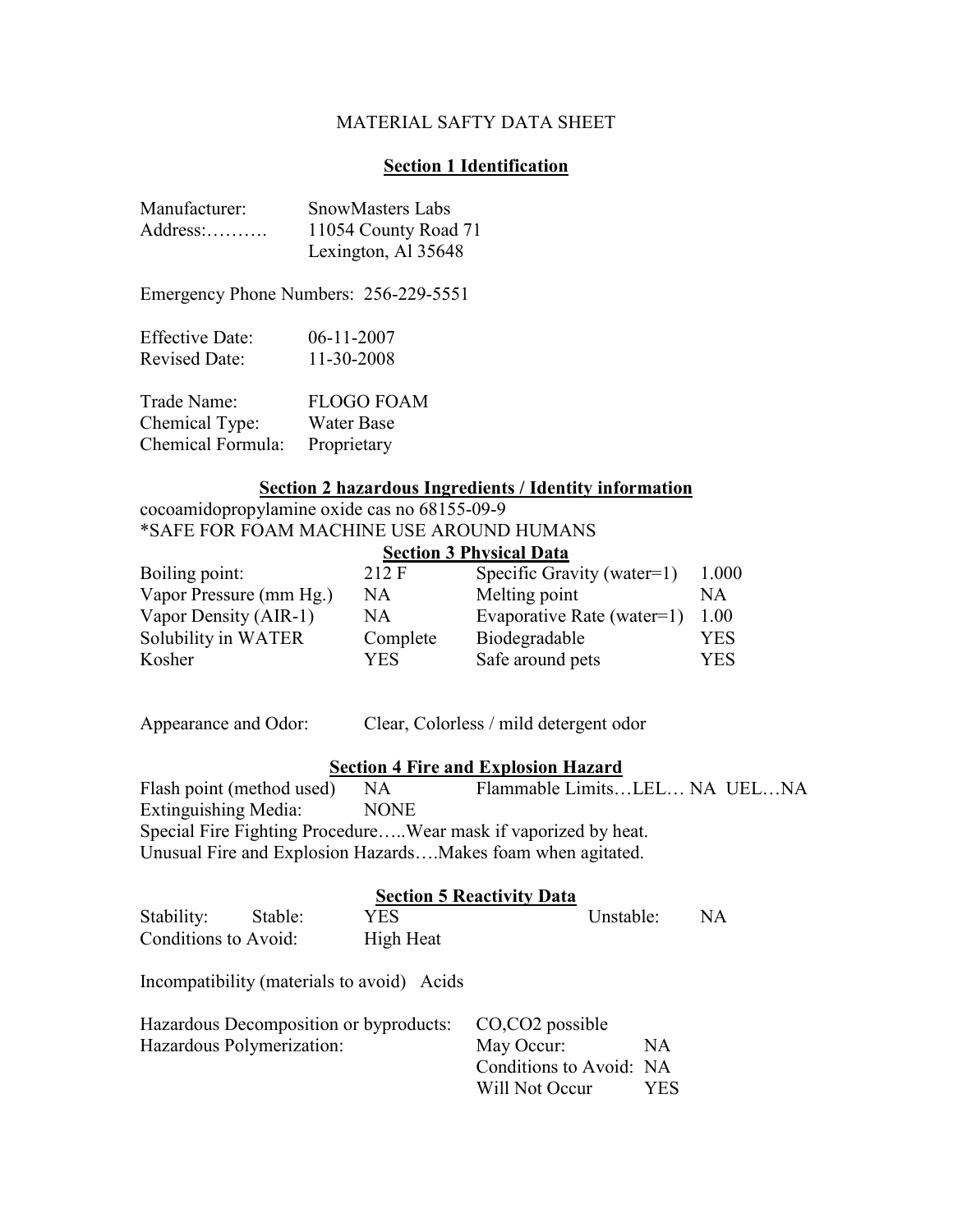# **Section 6 Health Hazard Data**

| Routes of Exposure:                                                                                                                                                                   | Skin<br>Eye<br>Ingestion<br>Inhalation | May cause slight irritation with prolonged contact.<br>May cause irritation with prolonged contact.<br>May cause slight irritation to membranes.<br>Vaporized product may irritate membranes.                                                                                                                          |  |
|---------------------------------------------------------------------------------------------------------------------------------------------------------------------------------------|----------------------------------------|------------------------------------------------------------------------------------------------------------------------------------------------------------------------------------------------------------------------------------------------------------------------------------------------------------------------|--|
| Health Hazards (Acute and chronic) Unknown                                                                                                                                            |                                        |                                                                                                                                                                                                                                                                                                                        |  |
| <b>Effects of Overexposure</b>                                                                                                                                                        |                                        | May cause dryness and irritation to skin and<br>mucous membranes.                                                                                                                                                                                                                                                      |  |
|                                                                                                                                                                                       |                                        | Emergency and First Aid Procedure: External areas flush with water. Ingest of this<br>product transferred to the mouth by fingers, etc may<br>produce the above-mentioned effects. Swallowing<br>larger doses may cause injury, seek medical<br>attention. Do not induce vomiting. Drink large<br>quantities of water. |  |
|                                                                                                                                                                                       |                                        | <b>Section 7 Spill and Leak Procedure</b>                                                                                                                                                                                                                                                                              |  |
| Steps to be taken in case of SPILL or LEAK<br>Contain spill area. Mop or vacuum<br>Dispose of According to local, state and federal waste<br>Waste disposal Method:<br>disposal laws. |                                        | into a proper disposal spill container.                                                                                                                                                                                                                                                                                |  |
| Precautions to be taken in handling and storage:<br>Keep from freezing. Wear protective<br>goggles and gloves when working with prolonged skin<br>contact.                            |                                        |                                                                                                                                                                                                                                                                                                                        |  |
| <b>Other Precautions:</b><br><b>NONE</b><br><b>Section 8 Control Measures</b>                                                                                                         |                                        |                                                                                                                                                                                                                                                                                                                        |  |
| Respiratory Protection (specify Type)<br>Ventilation: Local exhaust<br>Protective Gloves:<br>Eye Protection:<br>Other Protective Clothing or Equipment:                               |                                        | None, under normal use.<br>Normal<br>To prevent prolonged skin contact.<br>Yes, for undiluted product.<br>Apron if needed.<br><b>Section 9 Transportation</b>                                                                                                                                                          |  |

This is a soap based solution which is non-hazardous.

NOTICE:

**The information herein is presented in good faith and believes to be accurate as the effective date shown above. However, no warranty, express or implied, is given. Regulatory requirements are subject to change and may differ from one to another.**